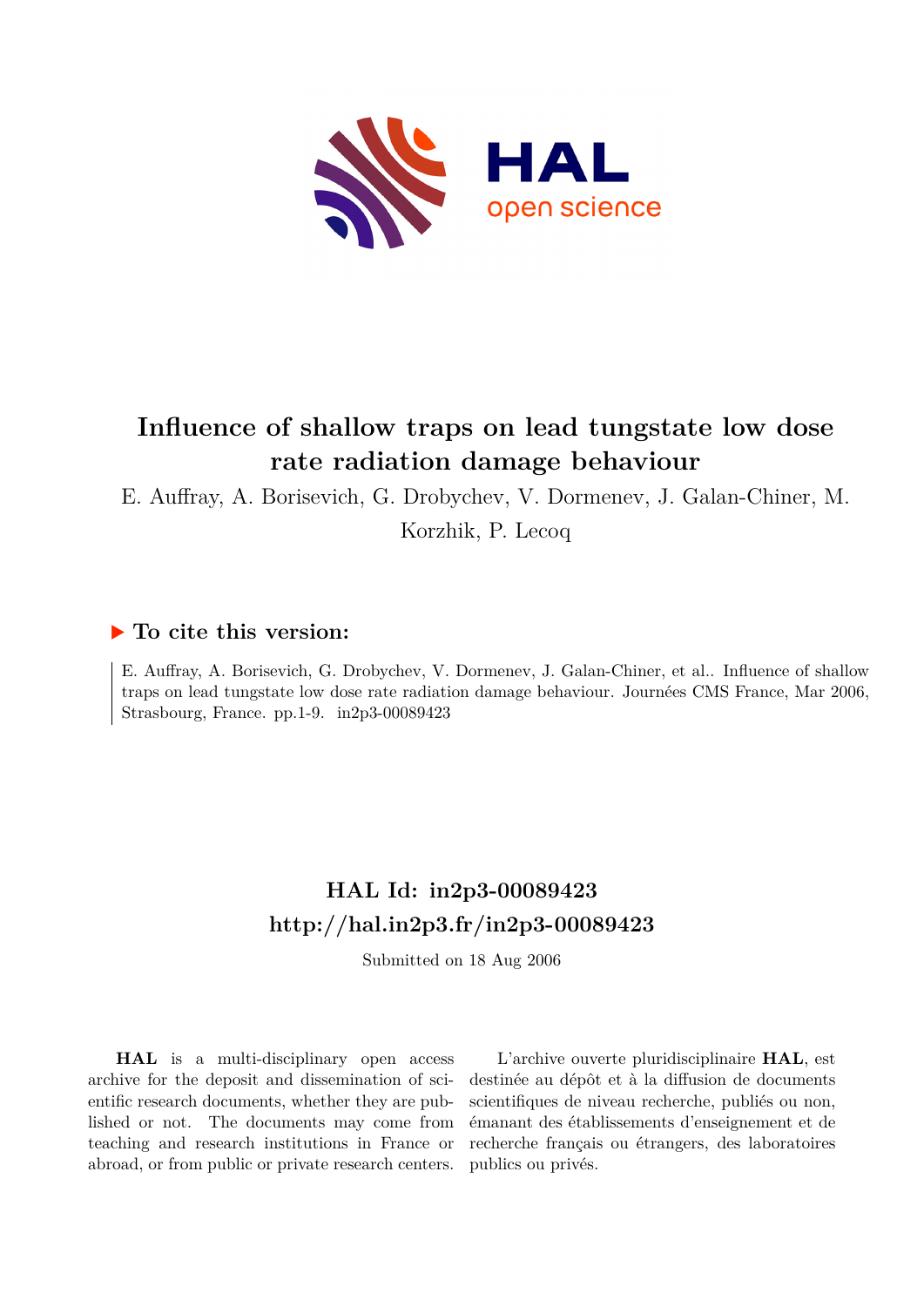



**LAPP-EXP-2006-03.**

## **Influence of shallow traps on lead tungstate low dose rate radiation damage behaviour**

E. Auffray<sup>a</sup>, A. Borisevich<sup>b</sup>, G. Drobychev<sup>c</sup>, V. Dormenev<sup>b</sup>, J. Galan-Chiner<sup>a</sup>, M. Korzhik<sup>b</sup>, P. Lecoq<sup>a</sup>

a CERN, CH-1211, Geneva-23, Switzerland

b Institute for Nuclear Problems, 11 Bobryiskaya St., 220050, Minsk, Belarus

c LAPP, Laboratory in Annecy-le-Vieux of Particle Physics

**Presented by Dr. G. Drobychev at the Workshop "Les journées CMS France", Strasbourg, Mont Saint Odile, 29-31 March, 2006.** 

#### **Abstract**

Shallow traps influence the radiation damage behaviour of lead tungstate scintillation crystals when exposed to continuous low dose rate radiation. Radiation initiates diffusion of Oxygen vacancies in the crystal giving rise to their aggregation if their density is high enough, which creates deeper traps than single vacancies. The situation may occur in high luminosity experiments where scintillation crystals are exposed for long periods of time to irradiation. The experimental results presented in this paper illustrate the importance of optimizing the crystals by reducing the concentration of the shallow traps and not only of the deep traps.

Keywords: High energy physics, electromagnetic calorimetry, lead tungstate single crystal, scintillation, electron and hole centres, radiation damage, light yield, light collection. *PACS*: **61.72.Ss, 61.80.Az, 29.40.Mc** 

#### **1. Introduction**

The long term stability of the scintillation material parameters in a radiation environment is one crucial feature of precise electromagnetic calorimetry for experiments at high luminosity accelerators. Lead tungstate PWO scintillator seems to be a very promising material for this application. Low level radiation damage of currently produced scintillation crystal's optical transmission has been confirmed [1]. Moreover, the scintillation mechanism is not damaged in PWO crystal grown in optimized conditions at doses and dose rates expected at new high luminosity machines such as LHC at CERN. This has been obtained through a long and systematic development [1, 2] aiming at reducing the concentration of deep electron and hole traps in the crystal, which are at the origin of metastable color centers. The main source of deep centers in PWO crystals are Oxygen related Frenkel defects. However, lead tungstate synthetic crystals even grown from purified raw material, contain also shallow electron centers associated to Oxygen vacancies. Their influence was found to be negligible to contribute to the optical transmission radiation damage in lead tungstate [2]. This assumption is based on the fact that shallow capturing centers create shallow electron centers which release electrons in the conduction band in a very short time at room temperature and therefore do not contribute to the quasi- stationary induced absorption. However shallow traps create short life-time color centers contributing to transient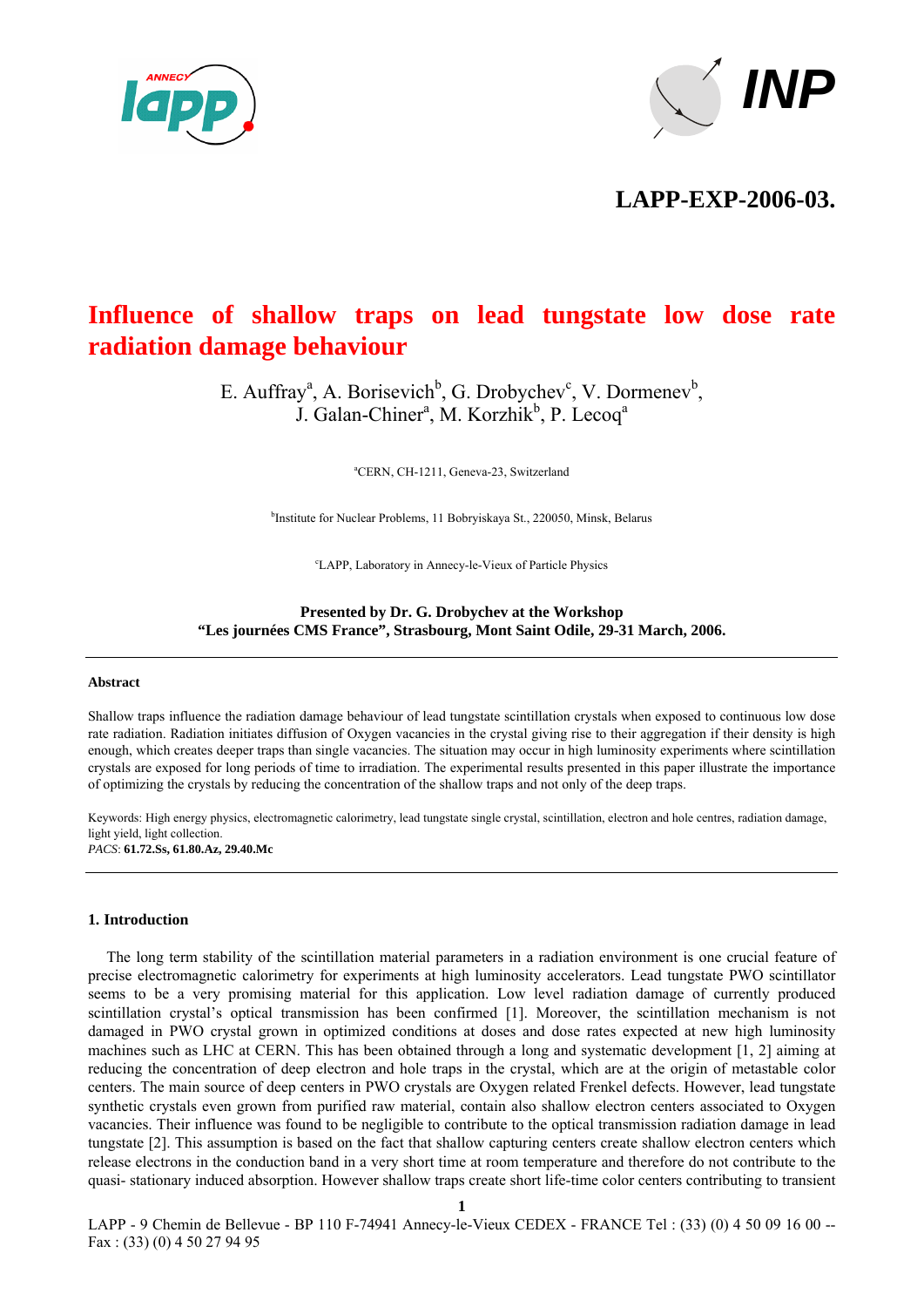induced absorption bands decreasing the amount of light seen by the photo-detector in a short time scale [3]. This occurs at relatively high irradiation dose rate in inorganic scintillators when a reasonable fraction of the shallow traps becomes populated. However steady state crystal irradiation creates conditions for the diffusion of the neutral shallow electronic centers significantly increasing the probability of their coupling in pairs and more complex defects. Pairs have deeper capture levels as compared to single vacancies and can create metastable color centers increasing the optical absorption in the visible spectral region under ionizing radiation. In this paper we show experimental evidence of this pair creation effect under continuous irradiation of lead tungstate scintillation crystals and we devise about its influence on the scintillation detector properties. This effect appears to be related to the conversion of single Oxygen vacancies Vo in di-vacancies (WO<sub>3</sub>-WO<sub>3</sub>). It leads to the absence of induced absorption dynamic saturation at moderate dose rates and to a slow and continuous decrease of the amount of light detected by photo detectors.

#### **2. Oxygen vacancy based defects in the lead tungstate crystal**

Whatever the lead tungstate crystal growth technique from stoichiometric raw materials, a dominant leakage of lead from the melt takes place during the process, leading to the creation of cation vacancies  $V_c$  on the lead site in the host. These cation vacancies V<sub>c</sub> are compensated by Oxygen vacancies Vo and other defects including not controlled impurities. Both types of vacancies are significantly suppressed in the crystal by additional doping with trivalent ions with stable valence state as described in [1]. For undoped crystals grown from purified raw materials the Oxygen vacancies are the main source of charge balance of cation vacancies. The main parameters of the electron centers related to single vacancies and their aggregates, have been measured by thermo-stimulated luminescence (TSL) and are listed in Table 1 [1, 3], where S is the frequency factor,  $\gamma$  the order of the kinetic,  $E_T$  the thermal activation energy of the trap and  $\tau$  the relaxation time of the trap at room temperature. The 70 meV trap is related to Oxygen vacancies in regular scheelite tetrahedra and the 230 and 270 meV traps are related to superstructure distorted Oxygen tetrahedra. The group of peaks around 200 K has been attributed to di-vacancy centres localized in the same polyhedron in the regular and super-structures [1]. Finally, the 580 meV centre is formed by di-vacancies from different neighbouring polyhedra. The relaxation time  $\tau$  of di-vacancies is less than one hour (of the order of a few minutes) and in agreement with radiation induced absorption recovery data [4].

The Pb<sup>1+</sup>-V<sub>0</sub> centre is stable until 175 K and has been detected by EPR method. As for other V<sub>0</sub> based centres it is strongly suppressed by additional doping of  $La^{3+}$  or  $Y^{3+}$ .

Through the relaxation time of the electronic centres at room temperature it is possible to determine their influence on the crystal radiation damage behaviour. Centres based on single anion vacancies have relatively short relaxation constants and contribute only to the transient radiation induced absorption up to rather high dose rates. On the contrary,  $(WO_3 WO_3)^2$  centres have a relatively long relaxation time and their contribution to radiation induced absorption is observable. They cause a wide induced absorption band in the red-NIR spectral region with a maximum around 670- 700 nm [2] which partially overlaps the scintillation band.

At room temperature there is a spontaneous transfer of Oxygen ions to empty sites, which leads to a migration of the vacancies [5,6]. Some of the vacancies are recombining with Oxygen at the crystal surface and macro-defects, but for the majority of them there is a spontaneous aggregation during this migration. This process results in the creation of di-; tri- four- vacancy clusters. The spontaneous process of aggregation is rather slow because uncharged vacancies have a positive uncompensated charge and have a tendency to repel each other. However the process of aggregation may be significantly accelerated if (i) part of the vacancies are neutralized, and (ii) a gradient of vacancy concentration is created in the crystal. Under irradiation free conduction band electrons are captured by Oxygen vacancies which are then transformed to neutral electronic center. The dose profile in the crystal as well as the non-homogeneous distribution of vacancies during the crystal growth create a gradient of concentration of neutral and charged vacancies. Under continuous irradiation for a time significantly higher than the relaxation time of the deepest electron defect some of the defect can capture two electrons and become attracted by genuine vacancies, leading to the creation of divacancies sharing the two electrons. This process progressively increase the concentration of deep electron centers in the crystal with longer relaxation time constants. This results in a slow decrease of the crystal transmission (and therefore of the light yield) at the point where dynamic saturation (equilibrium between damage and recovery) would normally appear. This damage slope is determined by the time constant of the creation of di-vacancies.

### **3. The model**

Let's consider a model where ionizing radiation produces  $n_e$  electrons in the crystal conduction band with a rate *V* per (s×m<sup>3</sup>). The crystal contains vacancies with a concentration *n* for uncharged, *n*<sup>\*</sup> for charged and *Y* for di-vacancies. Let's define  $\Omega$  as the rate of two electron being captured by a shallow vacancy, *b* as the total (radiative and nonradiative) recombination rate of the conduction band electrons which is close to  $1/\tau_{sc}$  for lead tungstate ( $10^8$  s<sup>-1</sup>),  $\Omega_l$  as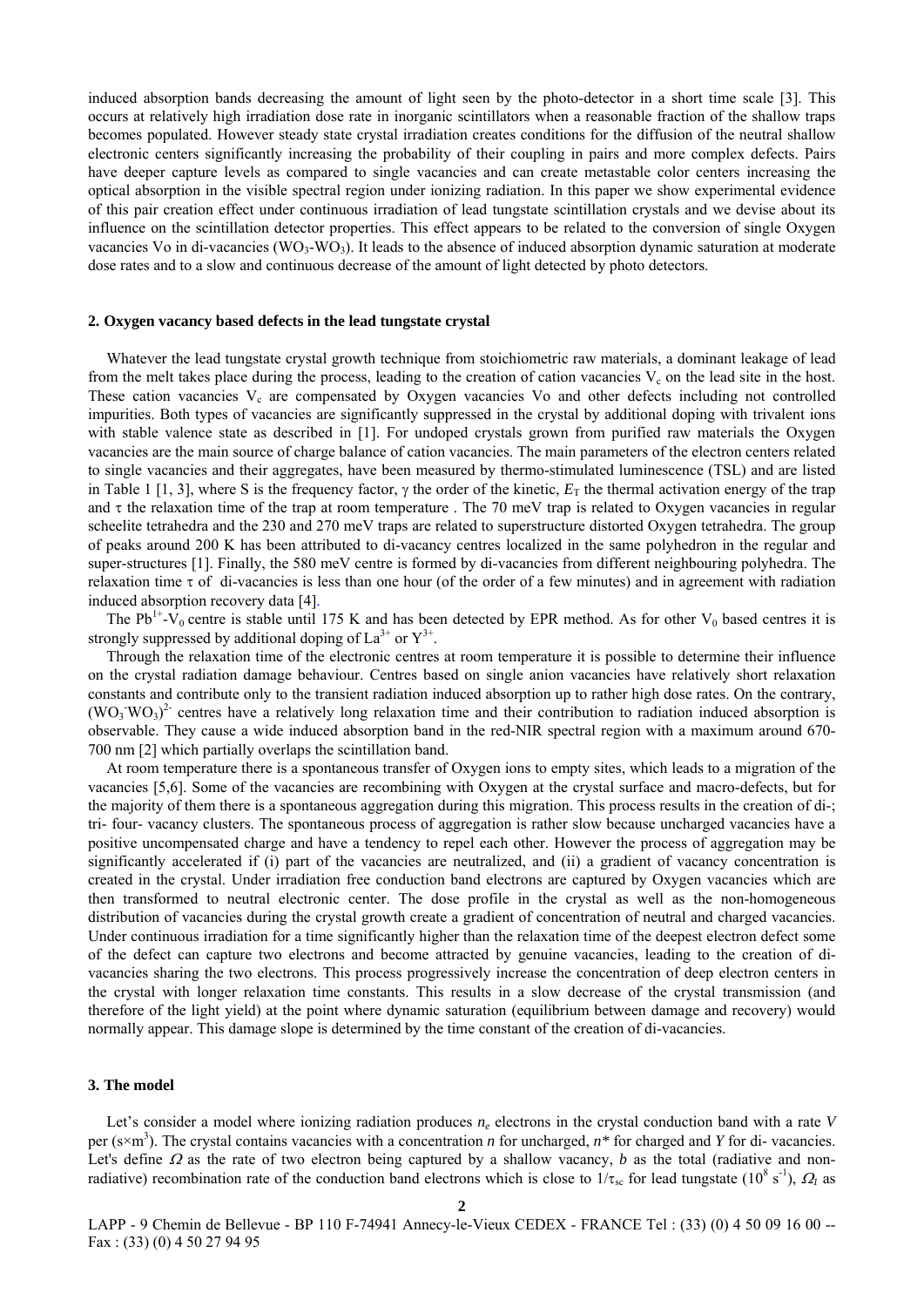the rate of electron relaxation from the shallow centers based on a single vacancy, D as the single vacancy diffusion parameter,  $r_0$  as the capture radius of an uncharged vacancy by a charged vacancy,  $\omega_{TA}$  as the thermo initiated relaxation rate of di-vacancy centers. To simplify the model we suppose here that the diffusion coefficients are the same for charged and uncharged vacancies.

The kinetics equations describing the system are therefore:

$$
\frac{dn_e}{dt} = -n_e \cdot \Omega - n_e \cdot b + V + n^* \cdot \Omega_1
$$
\n
$$
\frac{dn}{dt} = -n_e \Omega + n^* \Omega_1 - 4\pi r_0 Dnn^* \cdot (1 - \frac{r_0}{\sqrt{4\pi Dt}})
$$
\n
$$
\frac{dn^*}{dt} = n_e \cdot \Omega - n^* \Omega_1 - 4\pi r_0 Dnn^* \cdot (1 - \frac{r_0}{\sqrt{4\pi Dt}})
$$
\n
$$
\frac{dY}{dt} = 4\pi r_0 Dnn^* \cdot (1 - \frac{r_0}{\sqrt{4\pi Dt}}) - Y\omega_{TA}
$$

For numerical calculations we used the following parameters. It is reasonable to set the diffusion radius  $r_0$  to  $10^{-9}$  m, which is the typical size of the unit cell. There are no reliable methods to determine the  $V_0$  concentration in lead tungstate crystal. Even EPR gives an indirect estimation through the measurement of  $Pb^+$ - V<sub>o</sub> centers. The actual concentration may be even larger, because not all the anion vacancies create such centers. Nevertheless, our study has shown that both types of vacancies, cation and anion, are well suppressed in lead tungstate by trivalent doping by La or Y with concentration of about  $10^{24}$  m<sup>-3</sup> [1]. This value can be considered as a reasonable estimate of the V<sub>o</sub> initial concentration  $n_0$ . We choose V to be equal to  $10^{17}$  particles/(s\*m<sup>3</sup>) which corresponds to a dose rate 100 rad per hour for the lead tungstate material.

The electron capture time is estimated from the following assumption. The scintillation rise time in lead tungstate is shorter than 100 ps, corresponding to a rather high electron capture rate  $(10^{10} \text{ s}^{-1})$ . The simultaneous capture of two electrons by Oxygen vacancies is less probable because it requires the presence of at least two electrons in the vicinity of the vacancy. Nevertheless this rate has to be larger than the shallow trap release rate at room temperature which is of the order of  $10^6$  s<sup>-1</sup> [1]. On the other hand it is limited on the high value side by the scintillation kinetics ( $2*10<sup>-8</sup>$ s), as no scintillation quenching has been observed even for high electron density. Therefore we estimated  $\Omega$  to be  $10^7$  s<sup>-1</sup>. The estimation of  $\Omega_1 = 10^5$  s<sup>-1</sup> is obtained from TSL data of the centers in Table 1. The initial conditions have been chosen as  $n_e(0)=n*(0)=0$ .

#### **4. Samples and experimental studies**

The effect of Oxygen vacancies condensation has been measured for  ${}^{60}Co$  front irradiation of 23 cm long PWO crystals in the CMS ECAL crystal laboratory facilities at CERN. For front crystal irradiation the amount of scintillation photons detected by the photo-detector is  $f = \alpha Y$ , where  $\alpha$ - is the light collection efficiency and *Y* is the light yield. The light collection efficiency is proportional to the crystal optical transmission *T*. Therefore  $f/f_0$  varies with time as  $TT_0$ . Consequently  $f/f_0 = \exp(-\Delta k^*l)$ , where  $\Delta k$  is the induced absorption coefficient and *l* is the path-length of photons through the irradiated part of the crystal. Full size PWO crystals of the CMS ECAL barrel [7], grown in two different conditions have been investigated. Crystals of the first type (Type I) have been grown from specified raw material with small amount of additional doping to compensate Pb (Vc) and O (Vo) vacancies in the crystal whereas crystals of the second type (Type II) were doped by trivalent ions according to an optimization procedure already discussed in [1]. This has been confirmed by EPR studies of crystals of both types produced at the same time, but for another experiment (PANDA, GSI) [8], from which it appears that Type I crystals have a systematic larger concentration of  $Pb^+$ - $V_0$  centres due to a larger concentration of Oxygen vacancies.

Crystals are continuously irradiated with  ${}^{60}Co$  (1.23 MeV) in the front geometry as described in [9] at a dose rate of 0.15 Gy/h. The crystal light output variation caused by the optical transmission radiation damage in the front part of the crystal has been evaluated through the measurement of the current of the PMT coupled to the rear face of the crystal. The bench is thermo-stabilized with an accuracy of 0.1°C. This method of irradiation is currently used for a fast control of the crystal radiation hardness. The correlation between the light collection loss measured by this method, the crystal light yield and the optical transmission losses measured in the different geometry and irradiation environment is well understood [10]. In the present study we irradiated crystals for  $10<sup>5</sup>$  min and a correction of the data for the irradiation source decay has been applied. More than 10 crystals of each type have been tested, all satisfying the CMS specification. Results shown here are significant examples.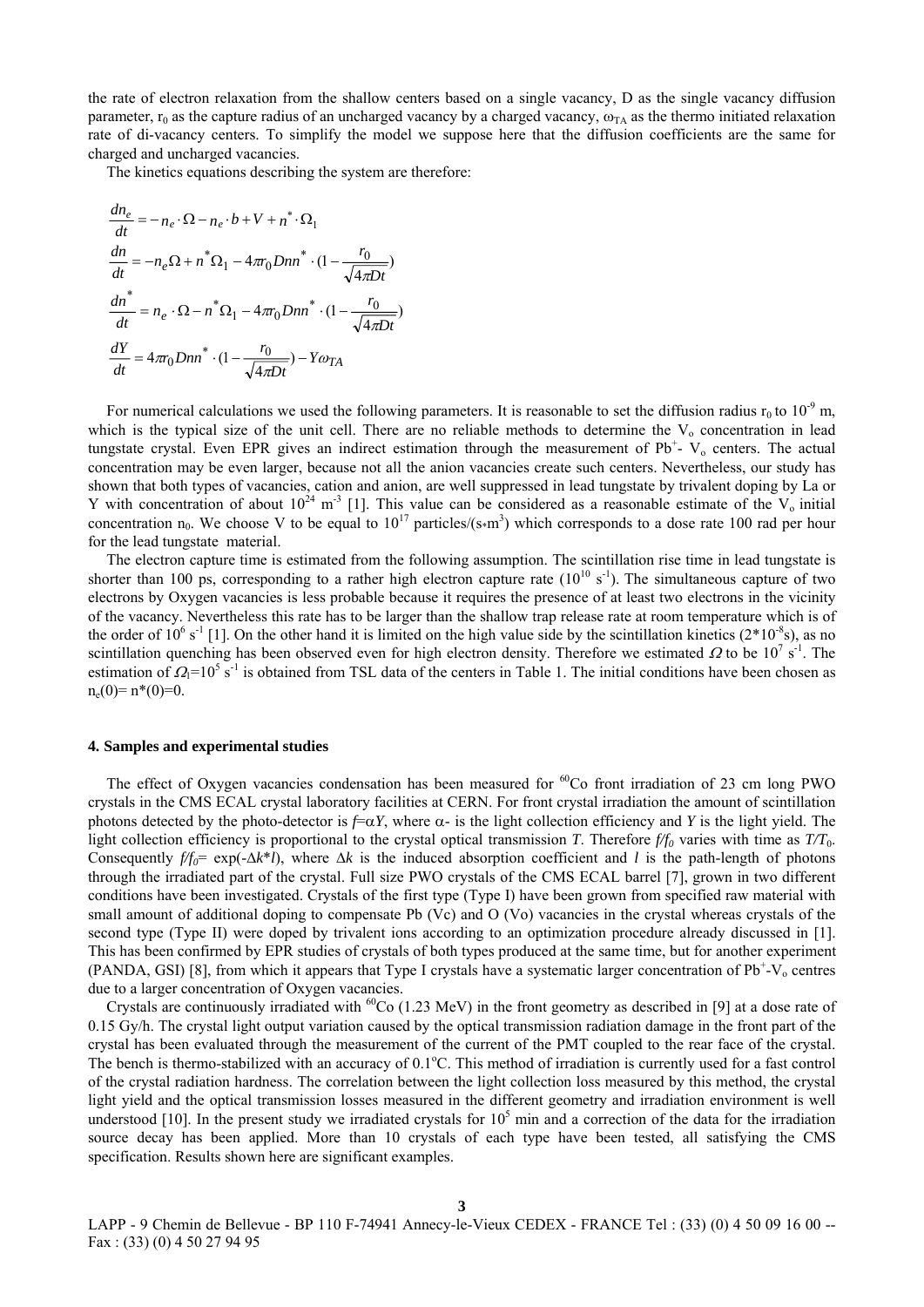All measured crystals show a similar shape of the radiation induced absorption spectrum indicating the presence of the same types of deep capturing defects and corresponding color centers [2] in the crystals. However, Type I crystals have a systematic higher induced absorption in the red-infrared region as a result of a higher concentration of divacancies in as grown crystals. Fig1. shows the radiation induced absorption spectra of one crystal of each type as an example.

Fig  $2(a, b, c)$  shows the variation of the light collection of full size barrel type lead tungstate crystals under those irradiation conditions.

A continuous decrease of the light output in the second and third crystals is clearly visible as a result of a much larger concentration of initial single vacancies, leading to an increased probability of aggregation.

Fig.3 shows simulation data. For comparison we selected the experimental data points, which are marked by dots in Fig.2c. Considering that the first stage of the radiation damage kinetics is due to the creation of the color centers associated to Frenkel defects we have added a two time constant exponential decay to our model to take also into account this "standard" radiation damage mechanism. The agreement between the simulation model and the data of Type I crystal is very good for  $n_0=10^{24}$  cm<sup>-3</sup> and D=10<sup>-10</sup> cm<sup>2</sup> s<sup>-1</sup>. If on the other hand a proper charge compensation of Oxygen vacancies is achieved by an appropriate doping, in order to reduce the concentration of active Oxygen vacancies to about  $10^{22}$ cm<sup>-3</sup> (as it is the case for Type II crystals) the slow light yield decrease almost disappears.

Obviously, the model developed shows a dependence of the aggregation phenomena to both the concentration of the vacancies and their ability to diffuse in the crystal. The largest uncertainty is for the diffusion parameter D. However its value can be estimated on the basis of simple arguments. It is reasonable to assume that D depends on the mass of the diffusing particles. We can therefore estimate the range of realistic D values for a diffusing neutral vacancy in the PWO structure. The lightest neutral species in the crystal is an exciton (coupled e- and hole), which has a typical diffusion parameter of the order of  $10^{-4}$ - $10^{-6}$  cm<sup>2</sup> s<sup>-1</sup> in perfect oxide crystalline media. For Oxygen vacancies not only their mass (about  $10<sup>4</sup>$  larger than for electron) but also the intersite potential barrier strongly limits the diffusion parameter to values several orders of magnitude smaller, in the range  $10^{-8}$ - $10^{-10}$  cm<sup>2</sup> s<sup>-1</sup>. We have checked the sensitivity of the model to the diffusion parameter D for different values of the single Oxygen vacancy concentration  $n_0$  (Fig.4). It appears that even for relatively high values of  $n_0=10^{24}$  cm<sup>-3</sup> the di-vacancy creation process becomes negligible for D $\leq 10^{-11}$  cm<sup>2</sup> s<sup>-1</sup>. If on the other hand D is larger than  $10^{-10}$  cm<sup>2</sup> s<sup>-1</sup> the optical transmission falls too sharply, which does not corresponds to the experimental data. Considering that the vacancies concentration varies from  $n_0=10^{24}$  m<sup>-3</sup> (Type I crystals) to  $n_0=10^{22}$  m<sup>-3</sup> (Type II crystals) we can concluded that the best fit between the model and the experimental data is observed for  $D=10^{-10}$  cm<sup>2</sup> s<sup>-1</sup>. This study confirms that Oxygen vacancies, although at the origin of shallow electron centers when their concentration is small enough, can lead to much deeper traps by aggregation at higher density. Therefore they must be suppressed by additional refining of the raw material or compensated as much as possible in PWO crystals to be used in a radiation environment. Additional doping of the crystals during crystal growth is the most effective way to further reduce the number of uncompensated vacancies at the required level of  $10^{22}$  m<sup>-3</sup>.

### **5. Conclusion**

It is shown in this paper that high concentration of Oxygen vacancies in lead tungstate crystals leads to the following effects:

- An aggregation of the Oxygen vacancies under ionizing radiation occurs in the crystal giving rise the creation of more stable di-vacancies.
- The increase of the di-vacancy concentration in the crystal under ionizing radiation leads to the suppression of the induced absorption dynamic saturation at moderate dose rates, and to a continuous decrease of the light yield at a rate which is defined by the time constant of the di-vacancies creation.
- The creation of the di-vacancies is an irreversible process at room temperature. The percentage of non-recoverable damage will therefore increase with accumulated dose in such crystals. The process will stop when the density of damaging single vacancies will become small enough to stop the aggregation process.

#### **Acknowledgments**

The authors wish to express their gratitude to the French Ministery of National Education, which invited one of authors to Savoie University in the framework of the "invitations biennales".

#### **References**

**4** 

<sup>[1]</sup> A. Annenkov, M. Korzhik, P. Lecoq. Lead tungstate scintillation material. Nucl. Instr. and Meth. in Phys. Res. A, 490 (2002) 30-50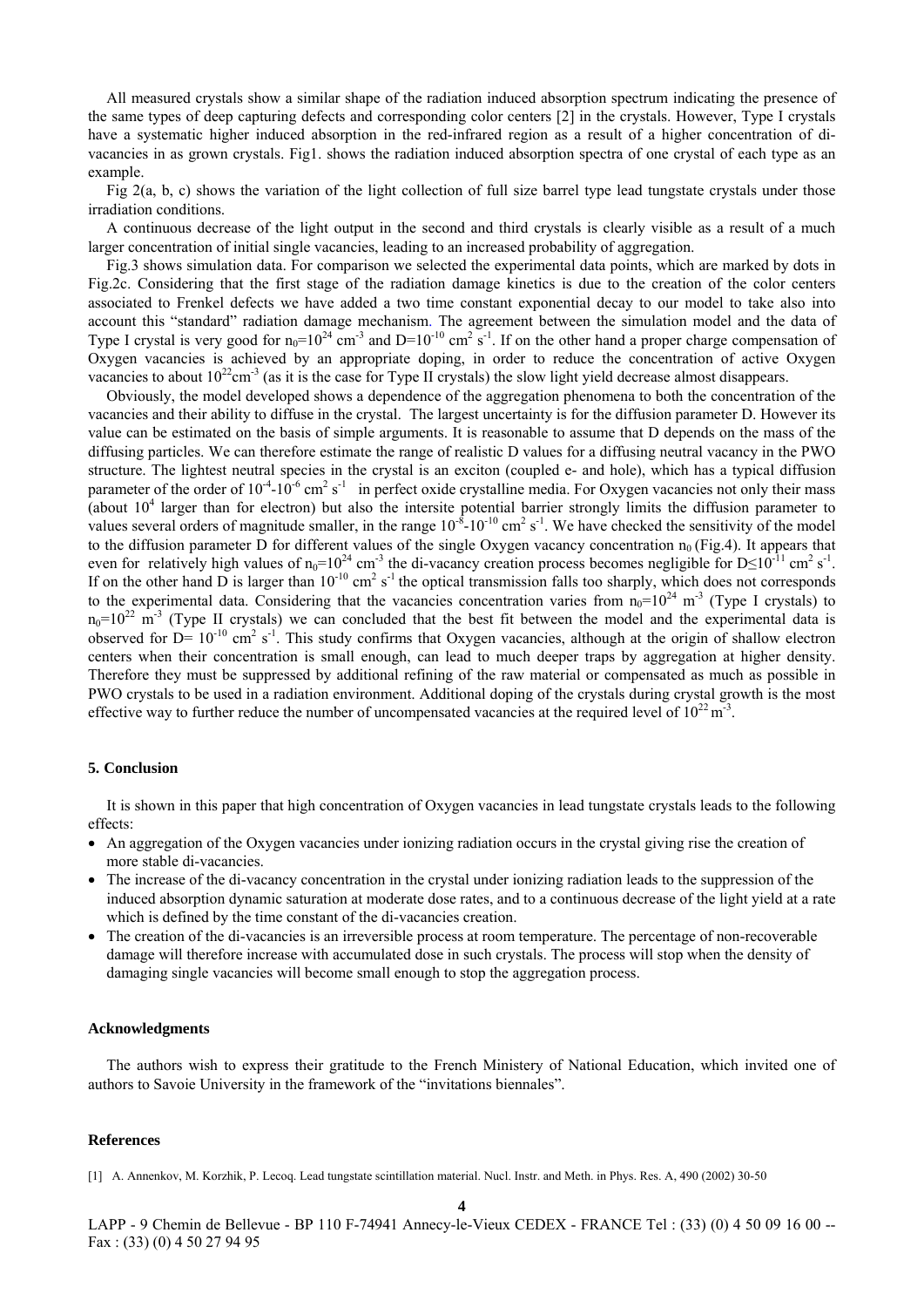- [2] A.N.Annenkov, E.Auffray, A.E.Borisevich, G.Yu.Drobychev, A.A.Fedorov, A.Inyakin, M.V.Korzhik, A.R.Lopatik, P.Lecoq, J.-P.Mendiburu, P.Nedelec, J.P.Peigneux, P. Rebecchi, D.Sillou, On the mechanism of radiation damage in lead tungstate crystal optical transmission. . Phys. Stat. Sol. (a), Volume 191, Issue 1, 2002, p. 277-290.
- [3] M.Korzhik Physics of scintillators on a base of oxide single crystals, Minsk, 2003, p.263
- [4] Zhu R. Y., Ma D. A., Newman H. B., et al. A study on the properties of lead tungstate crystals. Nucl. Instr. Meth. Phys. Res. A. 1996. Vol. 376. - P.319-334.
- [5] A. Kroger. The chemistry of imperfect crystals. Philips' research laboratories, Eindhoven, The Netherlands. North-Holland Publishing Company – Amsterdam, 1964.
- [6] Gilevich M.P., Pokrovsky I.I. Solid State Chemistry. Minsk, 1985, 192 p.
- [7] CMS The Electromagnetic Calorimeter Technical Design Report. / Ed. F. Pauss. CERN/LHCC 97-33. CMS TDR 4. Geneva, Switzerland, 1997 - 414 p.
- [8] Albrecht Hofstaetter. Proceedings of SCINT05 Conference on scintillators and their applications, Alushta, Ucraine, September 2005.
- [9] C. D'Ambrosio et al., Low dose rate irradiation set-up for scintillating crystals, Nucl. Instr. and Meth. in Phys. Res. A, 388 (1997) 119-126 [10] E. Auffray private communication.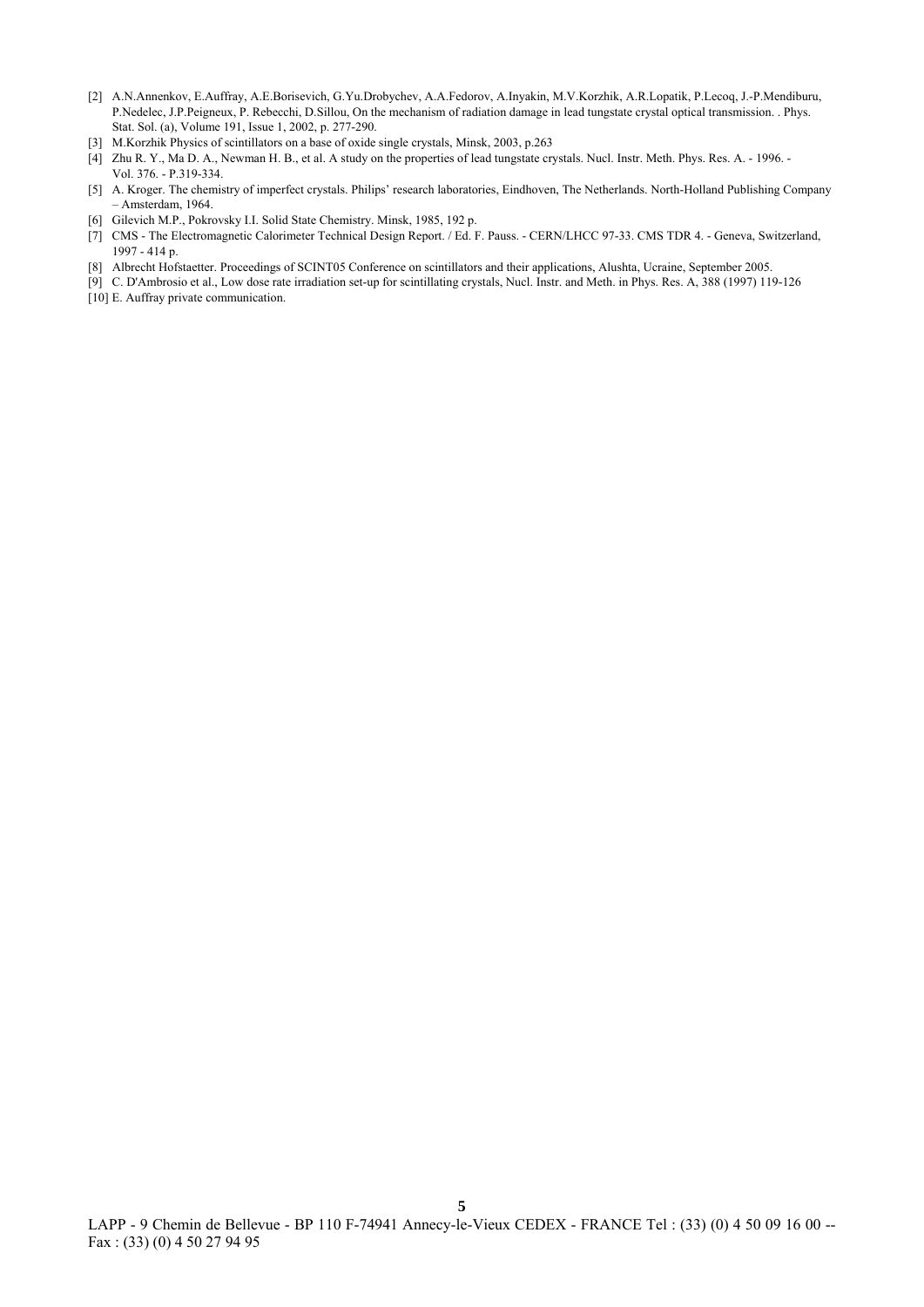Table 1. Parameters of the electronic centres of undoped lead tungstate crystals

| Electronic center | $T_{\text{max}}$ | $E_T$ | S            | $\gamma$ | τ        |
|-------------------|------------------|-------|--------------|----------|----------|
|                   | (K)              | (eV)  |              |          | (s)      |
| $(WO_3)^{2}$      | 47               | 0.07  | $2.00E + 06$ | 1.2      | 8.30E-06 |
| $(WO_3)^{2-}$     | 105              | 0.23  | $6.70E + 09$ | 2.2      | 2.20E-06 |
| $(WO_3)^{2-}$     | 114              | 0.27  | $9.00E + 10$ | 2.2      | 7.30E-07 |
| $(WO_2)^{2^{-}}$  | 172              | 0.4   | $2.00E+10$   | 1.1      | 3.10E-04 |
| $(WO_2)^{2-}$     | 190              | 0.5   | $9.00E + 11$ | 1.4      | 5.00E-04 |
| $(WO_2)^{2-}$     | 226              | 0.49  | $2.00E + 09$ | 1.0      | 9.00E-02 |
| $(WO_3 WO_3)^{2}$ | 330              | 0.58  | $1.1E + 07$  | 1.0      | 480      |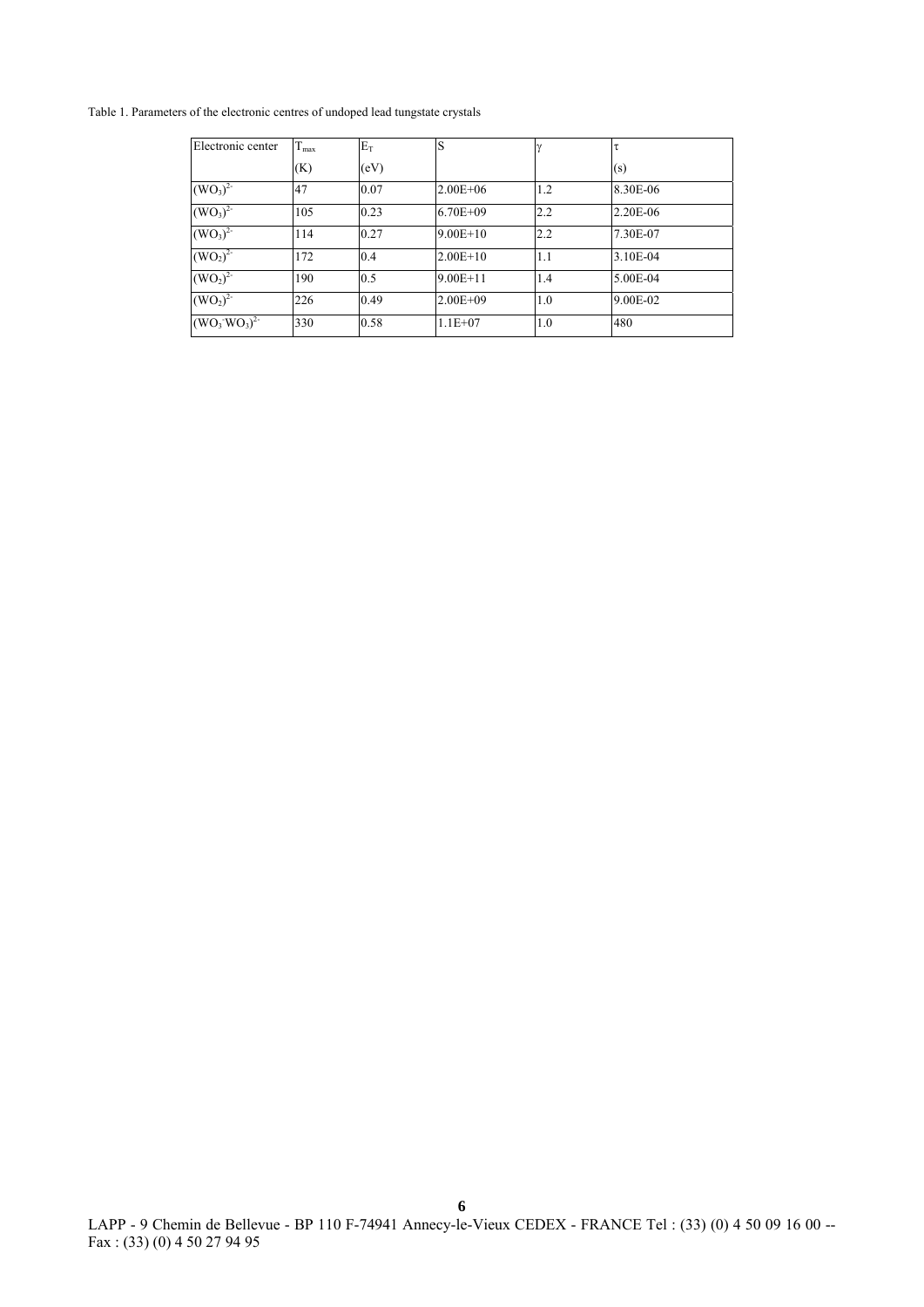

Fig. 1. Radiation induced absorption spectra of the measured crystals.



Fig. 2 a. Light output decrease of a 23 cm long PWO (Type II) under 0.15 Gy/h <sup>60</sup>Co front irradiation. A small recovery takes place during a 2 days irradiation break.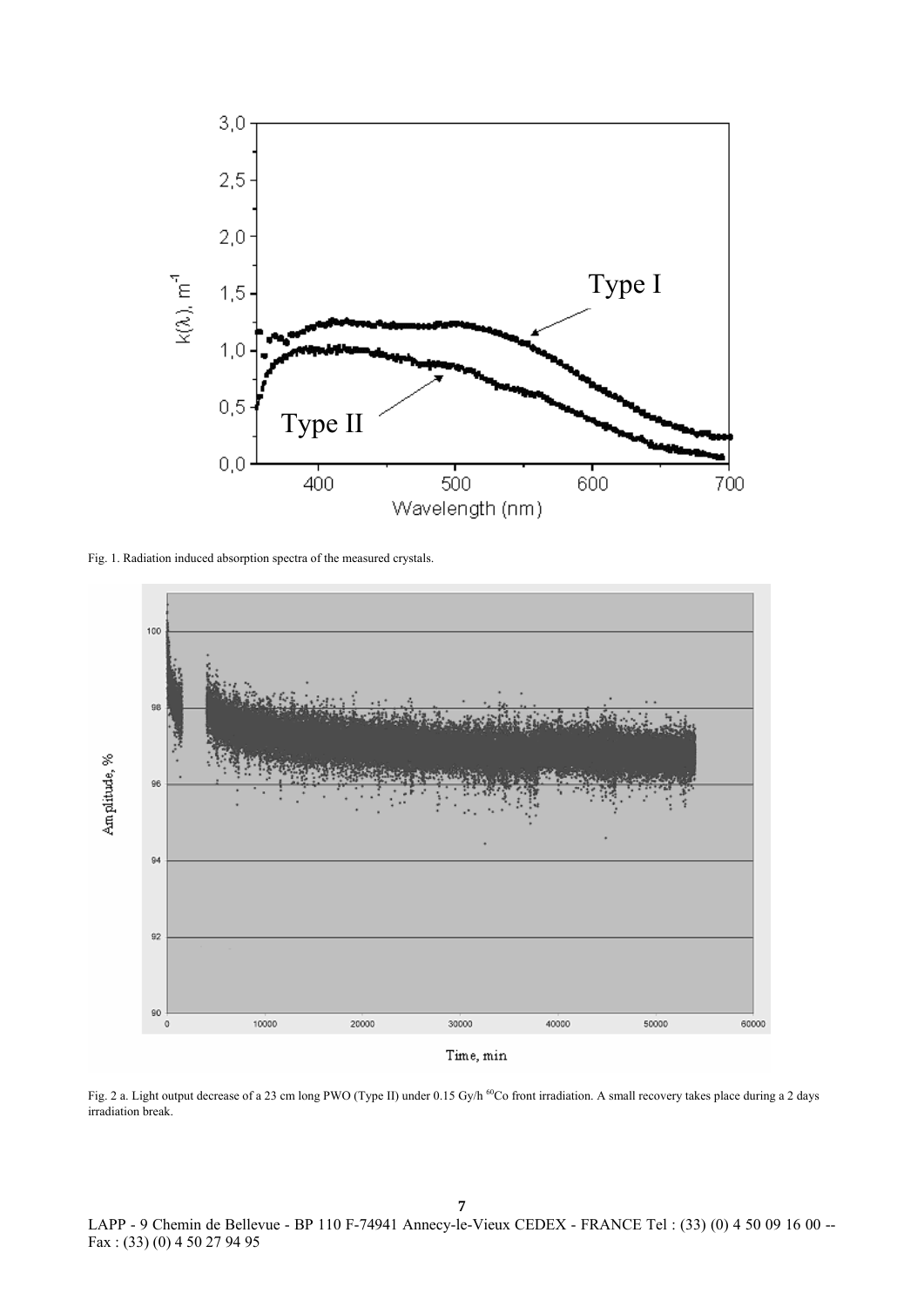

Fig. 2 b. Light output decrease of a 23 cm long PWO (Type I) under 0.15 Gy/h <sup>60</sup>Co front irradiation



Fig 2 c. Light output decrease of a 23 cm long PWO (Type I) under 0.15 Gy/h <sup>60</sup>Co front irradiation. Dots show the data points selected for the simulation (see Fig.3).